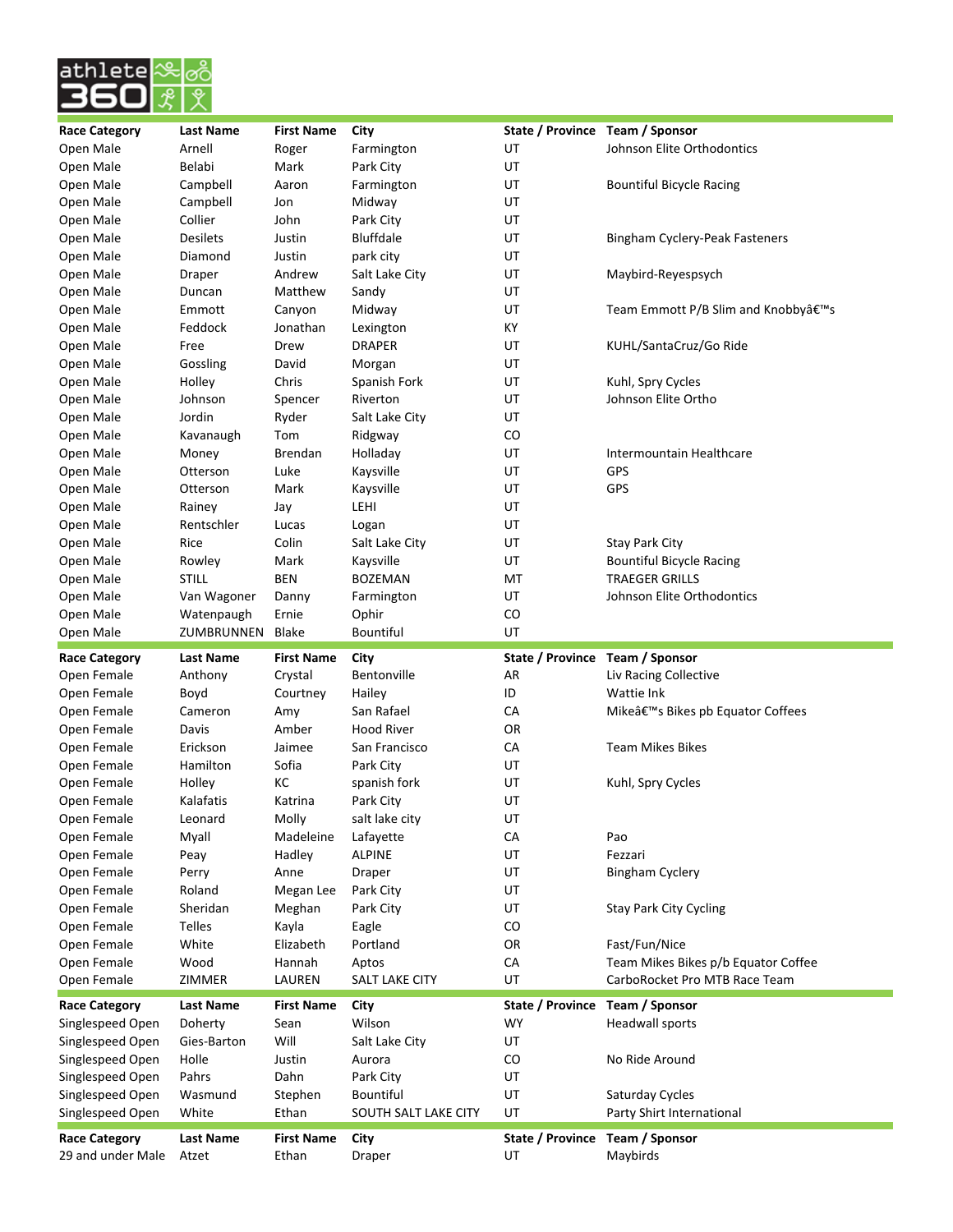| 29 and under Male        | <b>Bunker</b>    | David             | Salt Lake City         | UT                              |                               |
|--------------------------|------------------|-------------------|------------------------|---------------------------------|-------------------------------|
| 29 and under Male        | Carrier          | Joe               | Salt Lake              | UT                              |                               |
| 29 and under Male        | Crane            | Mitchell          | Payson                 | UT                              | Team Hannah & Child           |
| 29 and under Male        | Daily            | Alex              | Rancho Santa Margarita | CA                              | PF McMullin                   |
| 29 and under Male        | DeGray           | Evan              | Millcreek              | UT                              |                               |
| 29 and under Male        | Dittmar          | Corbin            | Herriman               | UT                              | QQQQ Racing                   |
| 29 and under Male        | Fischer          | Lukas             | Salt lake city         | UT                              |                               |
| 29 and under Male        | Gold             | Maks              | Salt Lake City         | UT                              |                               |
| 29 and under Male        | Griffin          | Dallin            | <b>Boise</b>           | ID                              |                               |
| 29 and under Male        | Grififn          | Connor            | Kaysville              | UT                              |                               |
| 29 and under Male        | Hatfield         | Ashton            | Provo                  | UT                              |                               |
| 29 and under Male        | Israelsen        | Noah              | North Salt Lake        | UT                              | <b>Waite Endurance</b>        |
| 29 and under Male        | Kearl            | Ryker             | Kaysville              | UT                              | <b>Kearl Conquerors</b>       |
| 29 and under Male        | Keller           |                   |                        | UT                              |                               |
|                          |                  | Connor            | Park City              |                                 |                               |
| 29 and under Male        | Keyser           | Mac               | Park City              | UT                              |                               |
| 29 and under Male        | Lindskog         | Gunnar            | Salt Lake City         | UT                              |                               |
| 29 and under Male        | Mason            | Samuel            | South Jordan           | UT                              | <b>Bike Hardcore</b>          |
| 29 and under Male        | Miller           | Isaac             | <b>Bountiful</b>       | UT                              |                               |
| 29 and under Male        | Owens            | Kyle              | Murray                 | UT                              |                               |
| 29 and under Male        | Romer            | Ethan             | Park City              | UT                              |                               |
| 29 and under Male        | Smith            | Kale              | Payson                 | UT                              | Podium                        |
| 29 and under Male        | Swope            | Mckay             | Highland               | UT                              |                               |
| <b>Race Category</b>     | <b>Last Name</b> | <b>First Name</b> | City                   | State / Province Team / Sponsor |                               |
| 30-39 Male               | Allbright        | Chris             | North Salt Lake        | UT                              |                               |
| 30-39 Male               | allen            | scott             | Salt Lake City         | UT                              | <b>Harder Cycling</b>         |
| 30-39 Male               | <b>Bass</b>      | Brian             | Layton                 | UT                              |                               |
| 30-39 Male               | Beck             | Alex              | Nibley                 | UT                              |                               |
| 30-39 Male               | Bellomy          | Adam              | Sandy                  | UT                              |                               |
| 30-39 Male               | <b>Boushka</b>   | Matthew           | Lehi                   | UT                              |                               |
|                          |                  |                   |                        |                                 |                               |
| 30-39 Male               | <b>Bracken</b>   | Jordan            | St George              | UT                              | <b>Rapid Cycling</b>          |
| 30-39 Male               | Caponi           | Andrew            | Salt Lake City         | UT                              |                               |
|                          |                  |                   |                        |                                 |                               |
| 30-39 Male               | Carpenter        | Kolby             | Burley                 | ID                              |                               |
| 30-39 Male               | Carter           | Andrew            | Salt Lake City         | UT                              |                               |
| 30-39 Male               | Cassell          | Logan             | <b>Bluffdale</b>       | UT                              |                               |
| 30-39 Male               | Chapman          | Daniel            | Park City              | UT                              |                               |
| 30-39 Male               | Chau             | Lance             | Ogden                  | UT                              |                               |
| 30-39 Male               | Crestani         | Alec              | Herriman               | UT                              | Mi Doule                      |
| 30-39 Male               | Crowl            | Geof              | Salt Lake City         | UT                              |                               |
| 30-39 Male               | Davis            | Andrew            | Farmington             | UT                              |                               |
| 30-39 Male               | Deaver           | Sam               | <b>Heber City</b>      | UT                              | <b>Wobbly Moose</b>           |
| 30-39 Male               | Edwards          | Alex              | Salt Lake City         | UT                              |                               |
| 30-39 Male               | Elbaum           | Kevin             | park city              | UT                              | none                          |
| 30-39 Male               | Ferrell          | Michael           | Lehi                   | UT                              | <b>Team Feral Catz</b>        |
| 30-39 Male               | Fisher           | Ben               | Park City              | UT                              |                               |
| 30-39 Male               | Francis          | James             | Park City              | UT                              |                               |
| 30-39 Male               | Gabriele         | Andrew            | Jackson                | <b>WY</b>                       |                               |
| 30-39 Male               | Garrett          | Jake              | Sandy                  | UT                              | AFCU / TwelveThirteenEighteen |
| 30-39 Male               | Gartman          | Scott             | Salt Lake City         | UT                              |                               |
| 30-39 Male               | Giddens          | Christian         | Conifer                | CO                              |                               |
| 30-39 Male               | Gill             | David             |                        | UT                              |                               |
|                          |                  |                   | Cottonwood Heights     |                                 |                               |
| 30-39 Male               | Goodman          | Steve             | Salt Lake City         | UT                              | <b>Hyland Cyclery</b>         |
| 30-39 Male               | Gordon           | Paul              | Park City              | UT                              | <b>Stay Park City Cycling</b> |
| 30-39 Male               | Gubler           | Steve             | Orem                   | UT                              |                               |
| 30-39 Male               | Hannay           | Scott             | Salt Lake City         | UT                              | Mi Duole                      |
| 30-39 Male               | Haywood          | Brendon           | Sandy                  | UT                              | Plan 7                        |
| 30-39 Male               | Issler           | Paul              | Dayton                 | OH                              |                               |
| 30-39 Male               | Jessup           | Mark              | Bountiful              | UT                              | Johnson Elite Orthodontics    |
| 30-39 Male               | Joda             | Maxwell           | Draper                 | UT                              | Team Joda                     |
| 30-39 Male               | Kitch            | Alec              | Park City              | UT                              | None                          |
| 30-39 Male               | Kline            | Thomas            | South Jordan           | UT                              | Zone Five Racing              |
| 30-39 Male<br>30-39 Male | Kuhn<br>Lange    | Tyler<br>Michael  | Sandy<br>Draper        | UT<br>UT                        |                               |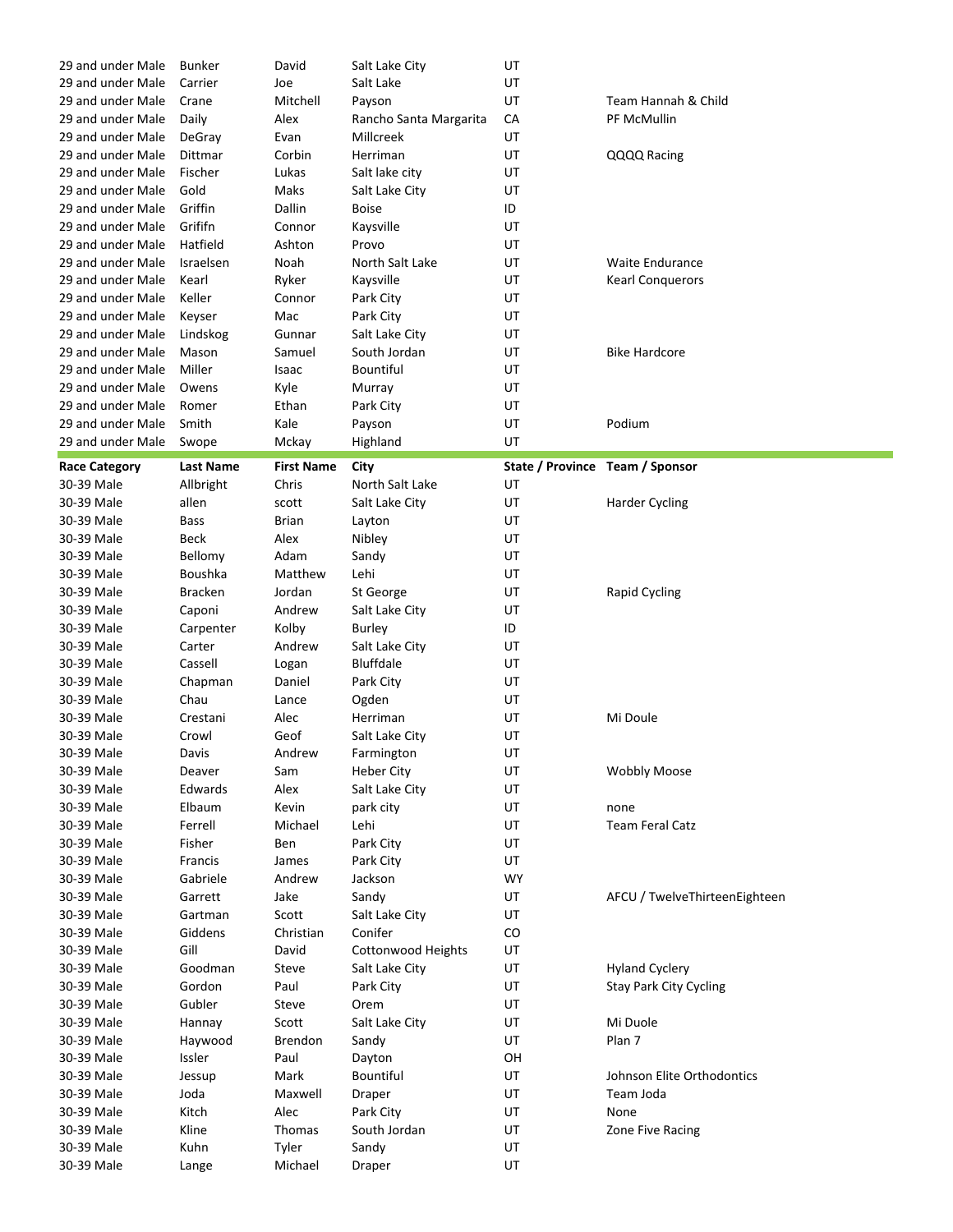| 30-39 Male               | Lanning           | Al                | Park City                      | UT               | Here we go.                     |
|--------------------------|-------------------|-------------------|--------------------------------|------------------|---------------------------------|
| 30-39 Male               | Larsen            | Andrew            | Bluffdale                      | UT               |                                 |
| 30-39 Male               | Lattin            | Noah              | Farr West                      | UT               | <b>Black Diamond Counseling</b> |
| 30-39 Male               | Lee               | Matthew           | Park City                      | UT               | Pedego Park City                |
| 30-39 Male               | Lenczowski        | James             | Mill Valley                    | CA               |                                 |
| 30-39 Male               | Leventoff         | Steven            | <b>DALLAS</b>                  | TX               | Mckinny Velo                    |
| 30-39 Male               | Lieb              | Adam              | Sandy                          | UT               | LiebRacing                      |
| 30-39 Male               | Malloy            | Kevin             | Park City                      | UT               |                                 |
| 30-39 Male               | McMullin          | Conor             | SALT LAKE CITY                 | UT               |                                 |
| 30-39 Male               | Morgensen         | Cameron           | Sandy                          | UT               | N/A                             |
| 30-39 Male               | Morris            | Seth              | Draper                         | UT               | <b>Morris Homes Utah</b>        |
| 30-39 Male               | murray            | nick              | park city                      | UT               |                                 |
| 30-39 Male               | Newton            | Andrew            | Salt Lake City, UT             | UT               | <b>ROUS</b>                     |
| 30-39 Male               | Olsen             | Matt              | <b>Heber City</b>              | UT               | Stio                            |
| 30-39 Male               | O'Mahony          | Ryan              | Salt Lake City                 | UT               | <b>TEAM OMAH</b>                |
| 30-39 Male               | Osikowicz         | Andy              | Crystal Lake                   | IL.              |                                 |
| 30-39 Male               | Pace              | Joshua            | Riveton                        | UT               |                                 |
| 30-39 Male               | Parish            |                   |                                | UT               |                                 |
|                          |                   | Stephen           | Midway                         |                  | <b>Stay Park City Cycling</b>   |
| 30-39 Male               | Parrett           | william           | Salt Lake City                 | UT               | None                            |
| 30-39 Male               | Patterson         | Jonathan          | Camarillo                      | CA               |                                 |
| 30-39 Male               | Pehrson           | Jared             | Gilbert                        | AZ               | Broncojared                     |
| 30-39 Male               | Perfall           | Calvin            | Park City                      | UT               |                                 |
| 30-39 Male               | Peterson          | Spencer           | Salt Lake City                 | UT               |                                 |
| 30-39 Male               | Pollock           | Max               | Phoenix                        | AZ               |                                 |
| 30-39 Male               | Reese             | Joseph            | <b>Heber City</b>              | UT               |                                 |
| 30-39 Male               | Selis             | Federico          | Salt lake city                 | UT               | Selis Journey Upward            |
| 30-39 Male               | Shaw              | Gunnar            | Mill Valley                    | CA               |                                 |
| 30-39 Male               | <b>SHORKEY</b>    | <b>RUSSELL</b>    | Pittsburgh                     | PA               | <b>Syndicate Cycling</b>        |
| 30-39 Male               | Signoretty        | Mat               | Salt Lake City                 | UT               | <b>SPCC</b>                     |
| 30-39 Male               | singer            | noah              | Park City                      | UT               | <b>Stay Park City Cycling</b>   |
| 30-39 Male               | Slater            | Andrew            | salt lake city                 | UT               |                                 |
| 30-39 Male               | Smart             | Charles           | <b>SLC</b>                     | UT               | Mi Duole                        |
|                          |                   |                   |                                |                  |                                 |
| 30-39 Male               | Smith             | Sean              | Holladay                       | UT               | NA                              |
| 30-39 Male               | Stephens          | Timothy           | Park City                      | UT               |                                 |
| 30-39 Male               | Sun               | Grant             | Salt Lake City                 | UT               |                                 |
| 30-39 Male               | Taylor            | Lee               | Draper                         | UT               | <b>Health Catalyst</b>          |
| 30-39 Male               | Tazoi             | Jordan            | Sandy                          | UT               |                                 |
| 30-39 Male               | Templin           | <b>Travis</b>     | West Valley City               | UT               |                                 |
| 30-39 Male               | Thorp             | Doug              | <b>Grand Junction</b>          | CO               | Colonial Bicycle Co.            |
| 30-39 Male               | Timm              | Cole              | Salt Lake City                 | UT               | Monterra                        |
| 30-39 Male               | Todd              | Christopher       | Santa Cruz                     | ${\sf CA}$       |                                 |
| 30-39 Male               | Turk              | Matt              | Los Angeles                    | CA               |                                 |
| 30-39 Male               | Walker            | Clayton           | <b>SLC</b>                     | UT               |                                 |
| 30-39 Male               | Webb              |                   |                                |                  |                                 |
|                          | Weber             | Joey<br>Mike      | Salt Lake City<br>South Jordan | UT<br>UT         | <b>ROUS</b>                     |
| 30-39 Male               |                   |                   |                                |                  |                                 |
| 30-39 Male               | West              | Zachary           | South Jordan                   | UT               | Mi Duole                        |
| 30-39 Male               | Wilde             | Josh              | North Ogden                    | UT               |                                 |
| 30-39 Male               | Winebrenner       | Joe               | South Jordan                   | UT               | N/A                             |
| 30-39 Male               | Wojtczak          | Mlke              | Park City                      | UT               | <b>MOOSE</b>                    |
| <b>Race Category</b>     | Last Name         | <b>First Name</b> | City                           | State / Province | Team / Sponsor                  |
| 40-49 Male               | Aguero            | Rob               | Sandy                          | UT               | RobRacing                       |
| 40-49 Male               | Armijo            | Adam              | Park City                      | UT               | Dirty Avocados                  |
| 40-49 Male               | Bingham           | Quin              | Sandy                          | UT               |                                 |
| 40-49 Male               | <b>Broadwater</b> | Brett             | Coalville                      | UT               |                                 |
| 40-49 Male               | <b>Broderick</b>  | Mike              | Lehi                           | UT               | Zone five racing                |
| 40-49 Male               | Cadiente          | Garron            | Mesa                           | AZ               | <b>Jetset Racing</b>            |
| 40-49 Male               | Cason             | <b>Bradley</b>    | Park City                      | UT               |                                 |
| 40-49 Male               | Child             | <b>Brannen</b>    | Highland                       | UT               |                                 |
| 40-49 Male               | Choat             | Rodney            | PC                             | UT               |                                 |
| 40-49 Male               | Cole-Rae          | Kendall           | PARK city                      | UT               |                                 |
| 40-49 Male<br>40-49 Male | DaBell<br>Davison | Andrew<br>George  | <b>SLC</b><br>Bozeman          | UT<br>MT         | None<br><b>M&amp;A Maniacs</b>  |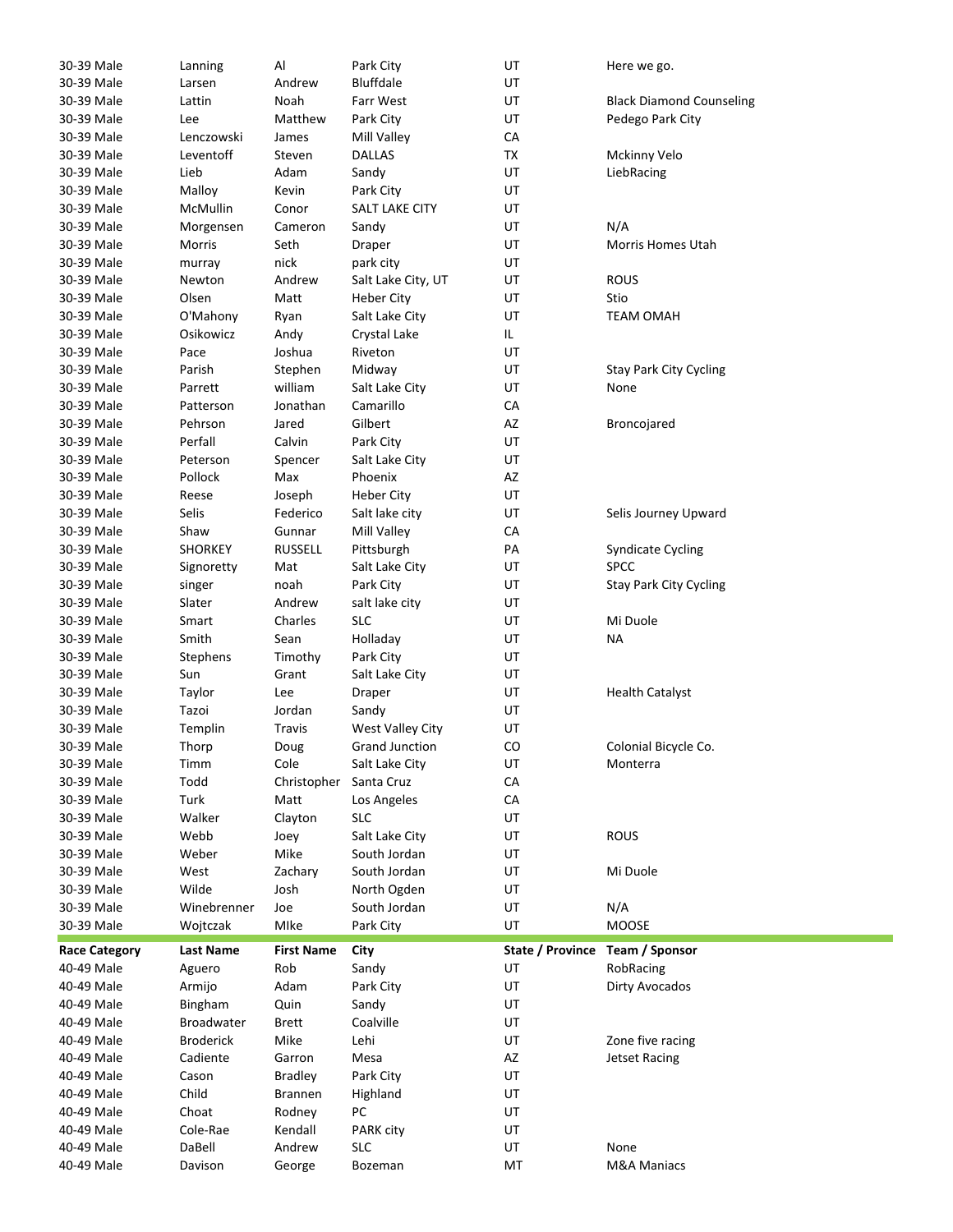| 40-49 Male | Doty           | Jonathan       | South Jordan            | UT        |                               |
|------------|----------------|----------------|-------------------------|-----------|-------------------------------|
| 40-49 Male | Draper         | Dan            | Millcreek               | UT        | Maybird                       |
| 40-49 Male | Edwards        | Trent          | Alpine                  | UT        |                               |
| 40-49 Male | Ericksen       | Justen         | Santa Clara             | UT        | Rapid Cycling                 |
| 40-49 Male | Flach          | Eric           | Park City               | UT        |                               |
| 40-49 Male | Floyd          | Jeremy         | Tallahassee             | FL.       |                               |
| 40-49 Male | Fry            | Christopher    | Centerville             | UT        | Avaya/ GPS                    |
| 40-49 Male | Garten         | Todd           | Germantown              | ΤN        | <b>Stanky Creek Cycling</b>   |
| 40-49 Male | Griffin        | Gabe           | Kaysville               | UT        |                               |
| 40-49 Male | Gumeson        | Jeffrey        | Park City               | UT        |                               |
| 40-49 Male | Haacke         | Heath          | Park City               | UT        | Contender                     |
| 40-49 Male | Handley        | Dustin         | Jackson                 | <b>WY</b> |                               |
| 40-49 Male | Hatch          | Richard        | North Ogden             | UT        |                               |
| 40-49 Male | Hatfield       | Landon         | <b>Great Falls</b>      | MT        | N/A                           |
| 40-49 Male | <b>Hawkins</b> | Jason          | Sandy                   | UT        | Salt Cycles                   |
| 40-49 Male | Hight          | Dathan         | Roy                     | UT        |                               |
| 40-49 Male | hilby          | josh           | Holladay                | UT        | Plan 7 DS                     |
| 40-49 Male | Houchens       | <b>Nick</b>    | Park City               | UT        | Cole Sport                    |
| 40-49 Male | Hudachko       | Tom            | Cottonwood Heights      | UT        |                               |
| 40-49 Male | Isleib         | Dave           | Park City               | UT        |                               |
| 40-49 Male | Kearl          | Sam            | Draper                  | UT        | <b>Kearl Conquerors</b>       |
| 40-49 Male | Kelley         | Scott          | Park city               | UT        |                               |
| 40-49 Male | Kemp           | Kristian       | Heber                   | UT        | None                          |
| 40-49 Male | Kirst          | Judson         | <b>Boise</b>            | ID        |                               |
| 40-49 Male | Kofford        | Nate           |                         | UT        | Nate Kofford                  |
| 40-49 Male | Kunz           | James          | Park City<br><b>SLC</b> | UT        | Mi Duole                      |
| 40-49 Male | Larkin         |                |                         | UT        | Maybird                       |
| 40-49 Male |                | Zachary        | Salt Lake City          | <b>WY</b> |                               |
|            | Larsen         | Jeremy         | Alpine                  |           | Fitzgerald's Bicycles         |
| 40-49 Male | Lee            | Joseph         | <b>Mountain Green</b>   | UT        |                               |
| 40-49 Male | Lew            | Justin<br>Adam | Kamas                   | UT        | <b>Stay Park City Cycling</b> |
| 40-49 Male | Lewis          |                | Cottonwood Hts          | UT        | Salt Cycles                   |
| 40-49 Male | Lichtwardt     | Ben            | San Francisco           | СA        |                               |
| 40-49 Male | Lister         | Ehren          | South Jordan            | UT        |                               |
| 40-49 Male | Lucas          | Scott          | Hideout                 | UT        | TeamBS                        |
| 40-49 Male | Mahlum         | Dan            | Park City               | UT        |                               |
| 40-49 Male | Marsh          | Trevor         | Park City               | UT        |                               |
| 40-49 Male | <b>McCombs</b> | Rob            | West Jordan             | UT        | Ten23                         |
| 40-49 Male | Meyer          | <b>Brad</b>    | Park city               | UT        | <b>Spring Creek</b>           |
| 40-49 Male | michaud        | troy           | park city               | UT        | <b>Flying Sprocket</b>        |
| 40-49 Male | Miles          | Scott          | Salt Lake City          | UT        | Mi Duole                      |
| 40-49 Male | Miller         | Jason          | bountiful               | UT        |                               |
| 40-49 Male | Morgan         | Jeff           | Sandy                   | UT        |                               |
| 40-49 Male | Mueller        | Christopher    | Collierville            | TN        | Ninetywest Racing             |
| 40-49 Male | Nelson         | Daniel         | Provo                   | UT        | Racers Cycle Service          |
| 40-49 Male | Nettleingham   | Jame           | Park City               | UT        | None                          |
| 40-49 Male | Nickell        | <b>Bradley</b> | <b>PARK CITY</b>        | UT        |                               |
| 40-49 Male | Ogden          | Jackson        | Orem                    | UT        | Rapid Cycling                 |
| 40-49 Male | Olson          | Jon            | salt lake city          | UT        | MI Duole                      |
| 40-49 Male | Osguthorpe     | John           | Sandy                   | UT        | Intermountain Healthcare      |
| 40-49 Male | Pearson        | Erik           | Las Vegas               | <b>NV</b> |                               |
| 40-49 Male | Perry          | Douglas        | <b>Yarrow Point</b>     | WA        | The MAG 5                     |
| 40-49 Male | Phillips       | Scott          | Half Moon Bay           | CA        | Northstar / Pacos             |
| 40-49 Male | Preston        | <b>Brady</b>   | Salt Lake City          | UT        |                               |
| 40-49 Male | ream           | victor         | Holladay                | UT        | Gear rush                     |
| 40-49 Male | Remington      | Mike           | Centerville             | UT        |                               |
| 40-49 Male | Reynolds       | Matt           | Farmington              | ME        | Woodcock Cycles               |
| 40-49 Male | Richardson     | Scott          | Aledo                   | ТX        |                               |
| 40-49 Male | Riding         | Mike           | Highland                | UT        | <b>Riding High</b>            |
| 40-49 Male | Riley          | Christopher    | <b>FAYETTE</b>          | ME        |                               |
| 40-49 Male | Robinson       | Andrew         | SALT LAKE CITY          | UT        | Zone Five Racine              |
| 40-49 Male | Rock           | Alex           | <b>Boise</b>            | ID        |                               |
| 40-49 Male | Romer          | Mark           | Park City               | UT        |                               |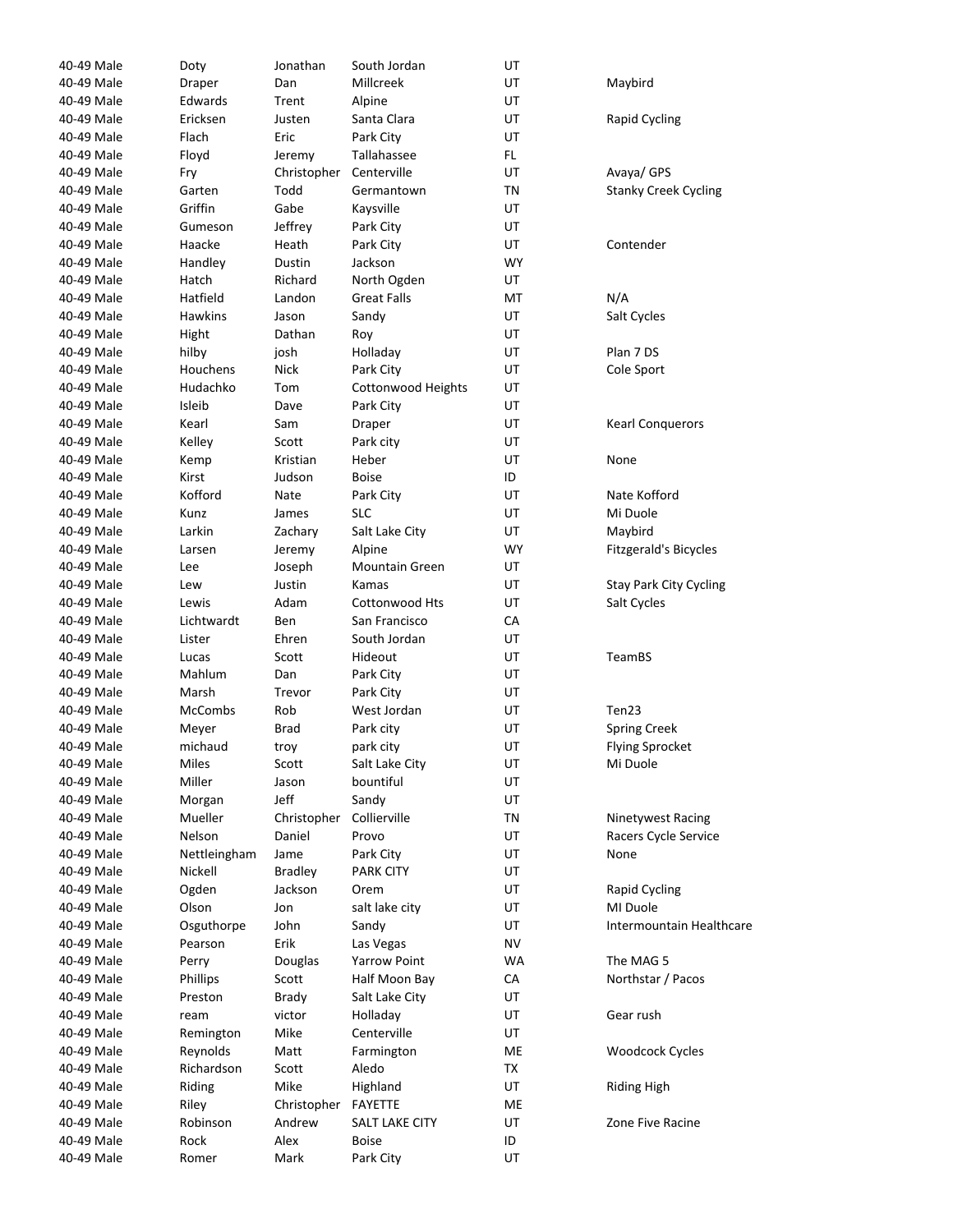| 40-49 Male           | Ronen               | Shlomi            | Los Angeles          | CA               |                                              |
|----------------------|---------------------|-------------------|----------------------|------------------|----------------------------------------------|
| 40-49 Male           | Rose                | Jon               | South Jordan         | UT               | mad dog 4life                                |
| 40-49 Male           | Roundy              | Spencer           | Modjeska Canyon      | CA               | Spry Cycles                                  |
| 40-49 Male           | Smith               | Aaron             | Sandy                | UT               |                                              |
| 40-49 Male           | Smith               | Jason             | Park city            | UT               |                                              |
| 40-49 Male           | Stephen             | Eric              | San Clemente         | CA               | <b>PEDAL Industries</b>                      |
| 40-49 Male           | Sundbeck            |                   | Bountiful            | UT               |                                              |
|                      |                     | Russ              |                      |                  | <b>Bountiful Bicycle Racing</b>              |
| 40-49 Male           | Sutton              | Gregory           | park City            | UT               |                                              |
| 40-49 Male           | Swanson             | Noah              | Salt Lake City       | UT               |                                              |
| 40-49 Male           | Sybrowsky           | Christian         | Draper               | UT               | QQQQ Racing                                  |
| 40-49 Male           | Taylor              | Parke             | Hyrum                | UT               |                                              |
| 40-49 Male           | Thomas              | Justin            | <b>RENO</b>          | NV               | Reno Wheelmen                                |
| 40-49 Male           | Trainor             | Mike              | Reno                 | NV               | It Hurts When I Do This                      |
| 40-49 Male           | Troilo              | John              | Park City            | UT               |                                              |
| 40-49 Male           | Tuckett             | Darrin            | <b>NSL</b>           | UT               | Johnson Elite Orthodontics                   |
| 40-49 Male           | Urwin               | Jeremy            | Park City            | UT               |                                              |
| 40-49 Male           | Villegas            | Robert            | Glendora             | CA               | Wife                                         |
| 40-49 Male           | Ward                | Jeremy            | Eagle Mountain       | UT               | Zone Five Racing                             |
| 40-49 Male           | Welch               | Andy              | Holladay             | UT               | Mi Duole                                     |
| 40-49 Male           | White               | Steve             | Draper               | UT               | Crête du Soleil                              |
| 40-49 Male           | Wilson              | Darin             | Salt Lake City       | UT               | Mi Duole                                     |
|                      |                     |                   |                      |                  |                                              |
| <b>Race Category</b> | <b>Last Name</b>    | <b>First Name</b> | City                 | State / Province | Team / Sponsor                               |
| 50+ Male             | <b>ABBOTT</b>       | Richard           | Draper               | UT               | <b>Binghams Peak Fasteners</b>               |
| 50+ Male             | Almstedt            | Douglas           | Park City            | UT               | <b>Stay Park City Cycling</b>                |
| 50+ Male             | Andelin             | Adam              | <b>Elk Grove</b>     | СA               | Sierra Nevada/Reliable Racing pb Folsom Bike |
| 50+ Male             | Anderson            | Jeffery           | Salt Lake City       | UT               | Team Jefe                                    |
| 50+ Male             | Atzet               | Jonathan          | Draper               | UT               |                                              |
| 50+ Male             | barber              | Chris             | Park city            | UT               | Team Barber                                  |
| 50+ Male             | <b>Barrett</b>      | Dennis            | Draper               | UT               | <b>Bountiful Bicycle</b>                     |
| 50+ Male             | <b>Biglow</b>       | Doug              | Park City            | UT               |                                              |
| 50+ Male             | <b>Bisbee</b>       | Charles           |                      |                  |                                              |
|                      |                     |                   |                      |                  |                                              |
|                      |                     |                   | Fort Myers           | FL.              | Caloosa Riders                               |
| 50+ Male             | Booth               | Rob               | Park City            | UT               |                                              |
| 50+ Male             | Brown               | Matt              | Park City            | UT               | <b>Stay Park City</b>                        |
| 50+ Male             | <b>Buckley</b>      | Tim               | Wayne                | PA               |                                              |
| 50+ Male             | Butz                | Jeffrey           | Park City            | UT               | Podium Ski Service                           |
| 50+ Male             | Campbell            | <b>Bret</b>       | burley               | ID               | <b>BMC Showplace</b>                         |
| 50+ Male             | Capparelli          | David             | Kamas                | UT               |                                              |
| 50+ Male             | Clayton             | John              | South Jordan         | UT               | None                                         |
| 50+ Male             | Connolly            | Markham           | San Anselmo          | CA               |                                              |
| 50+ Male             | Davis               | Joel              | North Las Vegas      | <b>NV</b>        | <b>Fluid Dynamics</b>                        |
| 50+ Male             | DeRop               | Dax               | Park City            | UT               | The MAG 5                                    |
| 50+ Male             | DeWitt              | Matt              | Huntsville           | AL               | MarleyMan                                    |
| 50+ Male             | Draper              | Mark              | Laguna Beach         | CA               | Team Wheels 4 Life                           |
| 50+ Male             | Driver              | Mike              | Fruita               | CO               | VisitFruita.com                              |
| 50+ Male             | Feilbach            | Chad              | Cedar Hills          | UT               |                                              |
| 50+ Male             |                     | Joe               | Salt Lake City       | UT               |                                              |
| 50+ Male             | Flanagan<br>Foreman | Kenneth           | Bountiful            | UT               |                                              |
| 50+ Male             | Gardiner            |                   |                      |                  | <b>Bountiful Bike Racing</b>                 |
|                      |                     | Gary              | Centerville          | UT               |                                              |
| 50+ Male             | Graham              | Leonard           | <b>SANTA FE</b>      | <b>NM</b>        |                                              |
| 50+ Male             | Griffin             | Ed                | Draper               | UT               |                                              |
| 50+ Male             | Hall                | David             | Park City            | UT               |                                              |
| 50+ Male             | Halverson           | Jason             | Salt Lake city       | UT               | Salt Cycles, Ibis                            |
| 50+ Male             | Hull                | Chris             | Salt Lake City       | UT               |                                              |
| 50+ Male             | Jeffs               | Stephen           | Wanship              | UT               | <b>Stay Park City Cycling</b>                |
| 50+ Male             | Jordin              | Aaron             | Sandy                | UT               | Mi Duole                                     |
| 50+ Male             | Kelleher            | Alan              | Glendora             | CA               |                                              |
| 50+ Male             | Kelley              | Asa               | Park City            | UT               | Contender                                    |
| 50+ Male             | Kent                | Jamie             | Salt Lake City       | UT               | Wasatch Backcountry Alliance                 |
| 50+ Male             | Kramer              | Sten              | San Juan Capistrano  | СA               | Team Wheels4Life                             |
| 50+ Male             | Lambert             | Jeff              | Lehi                 | UT               | fat and old                                  |
| 50+ Male<br>50+ Male | Larisch<br>Lattanzi | Danny<br>Robert   | Riverton<br>New York | UT<br><b>NY</b>  | 4Life                                        |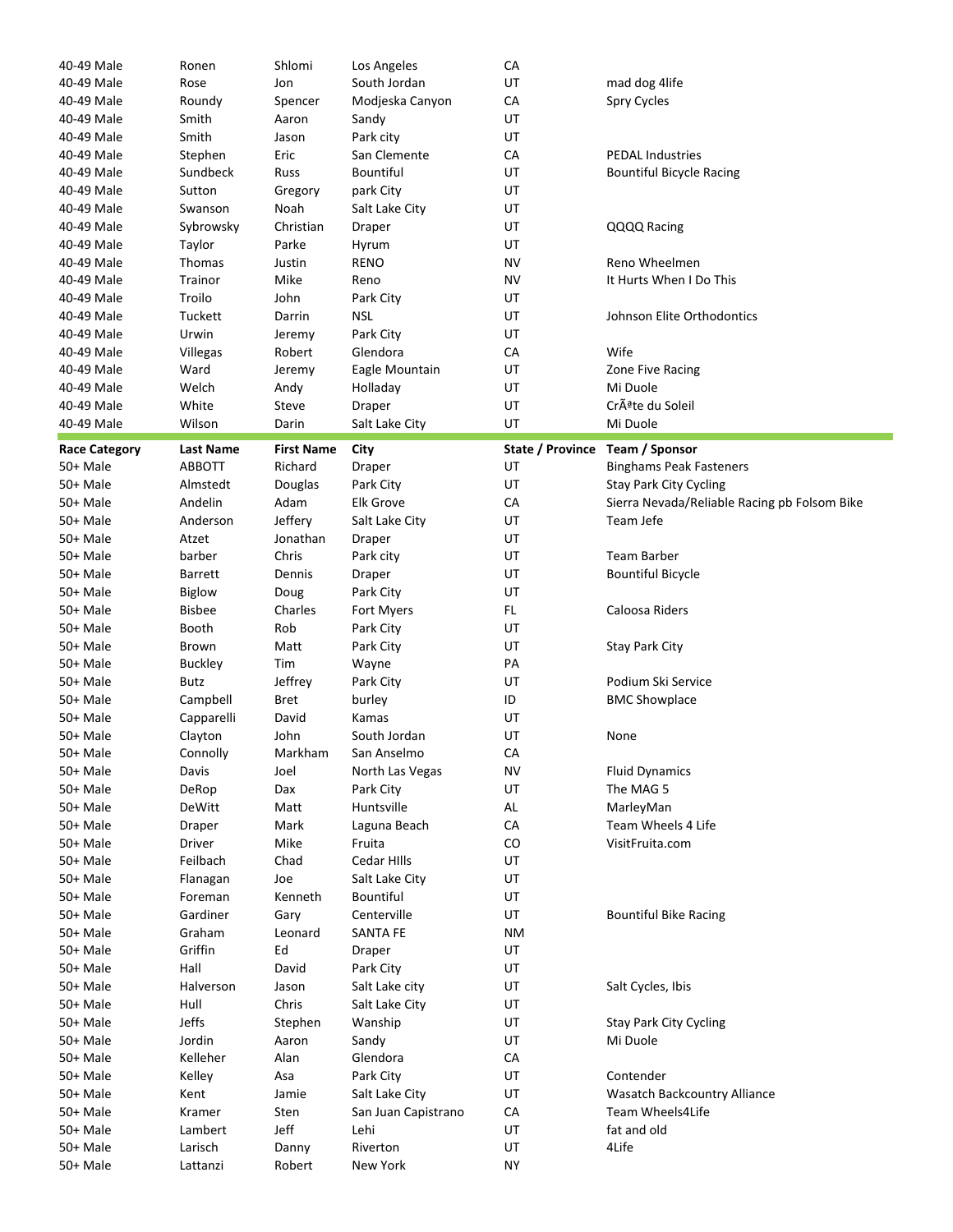| 50+ Male             | LeBlanc          | Chad              | Draper                       | UT                              | American Fork ER                       |
|----------------------|------------------|-------------------|------------------------------|---------------------------------|----------------------------------------|
| 50+ Male             | Leenhouts        | Jeff              | Pleasant Hill                | CA                              |                                        |
| 50+ Male             | Lew              | Ray               | Las Vegas                    | <b>NV</b>                       | <b>Fluid Dynamics</b>                  |
| 50+ Male             | Manwaring        | Jeremy            | Park City                    | UT                              |                                        |
| 50+ Male             | Marple           | Edward            | Newton                       | MA                              |                                        |
| 50+ Male             | Masquelier       | Michael           | Park City                    | UT                              | Team Solo                              |
| 50+ Male             | Maule            | Jon               | <b>Fort Collins</b>          | CO                              | Go4Graham                              |
| 50+ Male             | <b>McAndrews</b> | Thomas            | Huntington Beach             | CA                              |                                        |
| 50+ Male             | Miles            | Jay               | Park City                    | UT                              | <b>SPCC</b>                            |
| 50+ Male             | Miller           | David             | Scottsdale                   | AZ                              |                                        |
| 50+ Male             | Muse             | Darren            | <b>Colorado Springs</b>      | CO                              |                                        |
| 50+ Male             | Noorda           | Troy              | South Jordan                 | UT                              | <b>Bingham Cyclery Peak Fasteners</b>  |
| 50+ Male             | Palandjian       | Leon              | Belmont                      | MA                              |                                        |
| 50+ Male             | Payne            | Keith             | OREM                         | UT                              | 4Life Race Team                        |
| 50+ Male             | Poole            | Kyle              | Austin                       | TX                              | Team IPA / Velorangutan                |
| 50+ Male             | Prestridge       | Byron             | ТX                           | TX                              |                                        |
| 50+ Male             | Rafford          | Kyle              | Ketchum                      | ID                              | Sturtevants / PBR / Club Ride          |
| 50+ Male             | Rees             | James             | Provo                        | UT                              | 4 Life                                 |
| 50+ Male             | Remy             | Gary              | Park City                    | UT                              |                                        |
| 50+ Male             | Reynolds         | Tom               | Park City                    | UT                              |                                        |
| 50+ Male             | Rice             | Ken               | Carson City                  | <b>NV</b>                       | <b>Stages Power</b>                    |
| 50+ Male             | Richards         |                   |                              | UT                              |                                        |
| 50+ Male             |                  | Terry             | Ivins<br><b>SAINT GEORGE</b> |                                 |                                        |
|                      | Richardson       | Scott             |                              | UT                              | <b>Team Red Rock</b><br>No Ride Around |
| 50+ Male             | Rodriguez        | Victor            | <b>GRAND JUNCTION</b>        | CO                              |                                        |
| 50+ Male             | Rowley           | Rob               | Kaysville                    | UT                              | <b>Bountiful Bicycle</b>               |
| 50+ Male             | Schiller         | Matt              | Park City                    | UT                              |                                        |
| 50+ Male             | Seliga           | Hap               | Park City                    | UT                              |                                        |
| 50+ Male             | Stockham         | David             | Salt Lake City               | UT                              |                                        |
| 50+ Male             | stouffer         | ryan              | park city                    | UT                              | <b>RTS</b>                             |
| 50+ Male             | Strople          | Pete              | park city                    | UT                              | X Men                                  |
| 50+ Male             | Swope            | Bret              | Alpine                       | UT                              |                                        |
| 50+ Male             | Urello           | Rich              | Las Vegas                    | <b>NV</b>                       | <b>Fluid Dynamics</b>                  |
| 50+ Male             | Walker           | Tim               | Reno                         | <b>NV</b>                       | Geared Soul/Never Peak                 |
|                      |                  |                   |                              |                                 |                                        |
| 50+ Male             | wallace          | chris             | Lake Arrowhead               | CA                              |                                        |
| 50+ Male             | White            | Jerry             | <b>University Place</b>      | <b>WA</b>                       |                                        |
| 50+ Male             | Wilson           | Kirk              | Park City                    | UT                              |                                        |
| 50+ Male             | Wolf             | Matt              | Park City                    | UT                              | Lone Wolf                              |
| 50+ Male             | Wright           | Arch              | Park City                    | UT                              | Storm Cycle                            |
| 50+ Male             | Zenger           | Joel              | Salt Lake City               | UT                              | MiDuole                                |
| 50+ Male             | Zerambo          | Ed                | <b>Fountain Hills</b>        | AZ                              |                                        |
|                      |                  |                   |                              |                                 |                                        |
| <b>Race Category</b> | <b>Last Name</b> | <b>First Name</b> | City                         | State / Province Team / Sponsor |                                        |
| 39 & under Female    | <b>Baird</b>     | Lydia             | lehi                         | UT                              |                                        |
| 39 & under Female    | beetz            | amber             | ogden                        | UT                              |                                        |
| 39 & under Female    | Bellomy          | Lindsey           | Sandy                        | UT                              | Bellomy                                |
| 39 & under Female    | Brown            | Jean              | Kamas                        | UT                              |                                        |
| 39 & under Female    | <b>Buckley</b>   | Brittany          | Victor                       | ID                              | Orbea                                  |
| 39 & under Female    | Diepenbrock      | Claire            | Park City                    | UT                              |                                        |
| 39 & under Female    | Gaffney          | Samantha          | Salt Lake City               | UT                              |                                        |
| 39 & under Female    | Higgins          | Sarah             | Flagstaff                    | AZ                              | <b>Absolute Bikes</b>                  |
| 39 & under Female    | Kayser-Bril      | Lucie             | Park City                    | UT                              | Opicure                                |
| 39 & under Female    | Lowry            | Abby              | Millcreek                    | UT                              | Maybird                                |
| 39 & under Female    | Mooney           | Skye              | Park City                    | UT                              |                                        |
| 39 & under Female    | Prysunka         | Emma              | Park City                    | UT                              |                                        |
| 39 & under Female    | Shane            | Laura             | Park City                    | UT                              |                                        |
| 39 & under Female    | Shaw             | Jene              | Kamas                        | UT                              | <b>Stay Park City Cycling</b>          |
| 39 & under Female    | Spencer          | Abbie             | salt lake city               | UT                              |                                        |
| <b>Race Category</b> | <b>Last Name</b> | <b>First Name</b> | City                         | State / Province                | Team / Sponsor                         |
| 40+ Female           | Anderson         | Kristin           | Holladay                     | UT                              | Kristin Anderson                       |
| 40+ Female           | Armijo           | Stacey            | Park City                    | UT                              | Dirty Avocados                         |
| 40+ Female           | <b>Ballew</b>    | Tiffany           | Atlanta                      | GA                              | <b>Rescue Racing</b>                   |